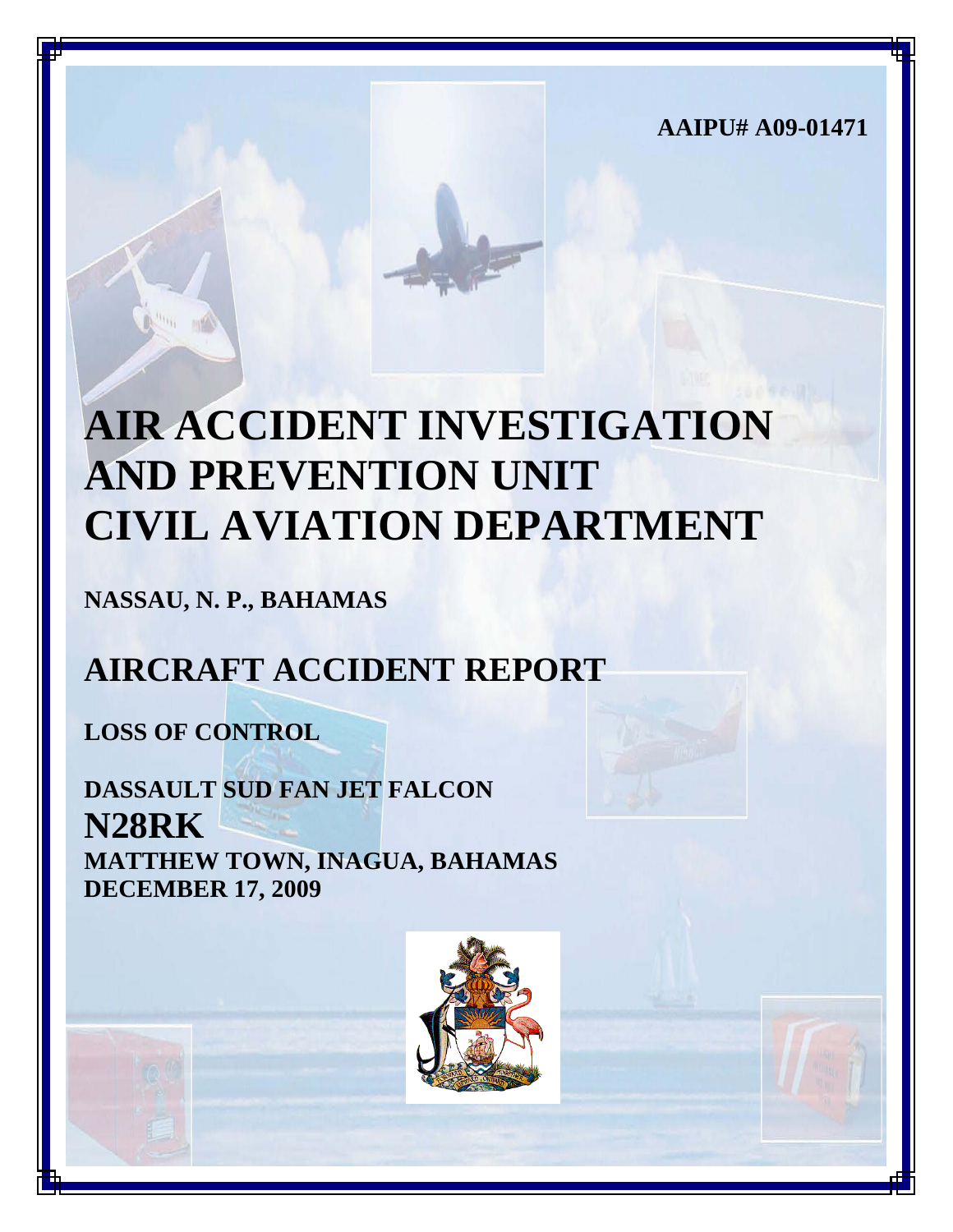

**Bahamas Department of Civil Aviation Air Accident Investigation and Prevention Unit P. O. Box AP-59244 Lynden Pindling International Airport Nassau N. P., Bahamas**

## **AIRCRAFT ACCIDENT REPORT**

## **DASSAULT / SUD, MYSTERE 20, FAN JET FALCON N28RK**

**LOSS OF CONTROL MATTHEW TOWN, INAGUA, BAHAMAS DECEMBER 17, 2009**

> **AAIPU# A09-01471 Adopted July 7, 2010**

Abstract: This Final Report explains the circumstances surrounding the loss of control and crash of 28RK a Dassault Sud, Mystere 20, Fan Jet Falcon aircraft which occurred while the aircraft was enroute from Joaquin Balaquer Int'l Airport (MDJB) in the Dominican Republic, to Ft Lauderdale Executive Airport, (FXE) Ft Lauderdale, Florida, USA. The aircraft lost contact with ATC around Great Inagua and was later reported to have crashed in Great Inagua.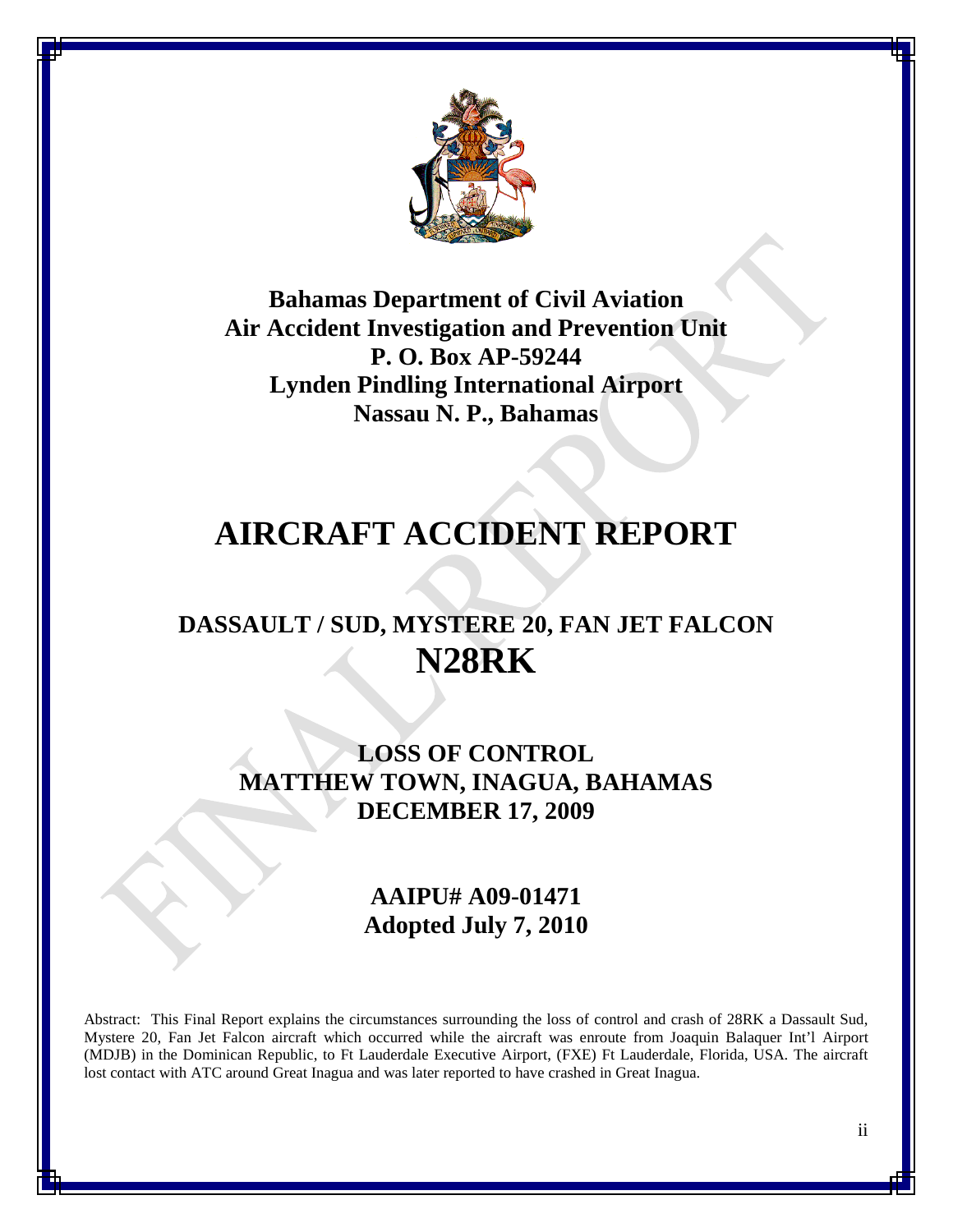

## **Bahamas Department of Civil Aviation** Air Accident Investigation and Prevention Unit

## **Table of Contents**

| 1.1              |  |
|------------------|--|
| 1.2              |  |
| 1.3              |  |
| 1.4              |  |
| 1.5              |  |
| 1.6              |  |
| 1.7              |  |
| 1.8              |  |
| 1.9              |  |
| 1.10             |  |
| 1.11             |  |
| 1.12             |  |
| 1.13             |  |
| 1.14             |  |
| 1.15             |  |
|                  |  |
| 1.17             |  |
| $2.\overline{0}$ |  |
| 3.0              |  |
| 4.0              |  |
|                  |  |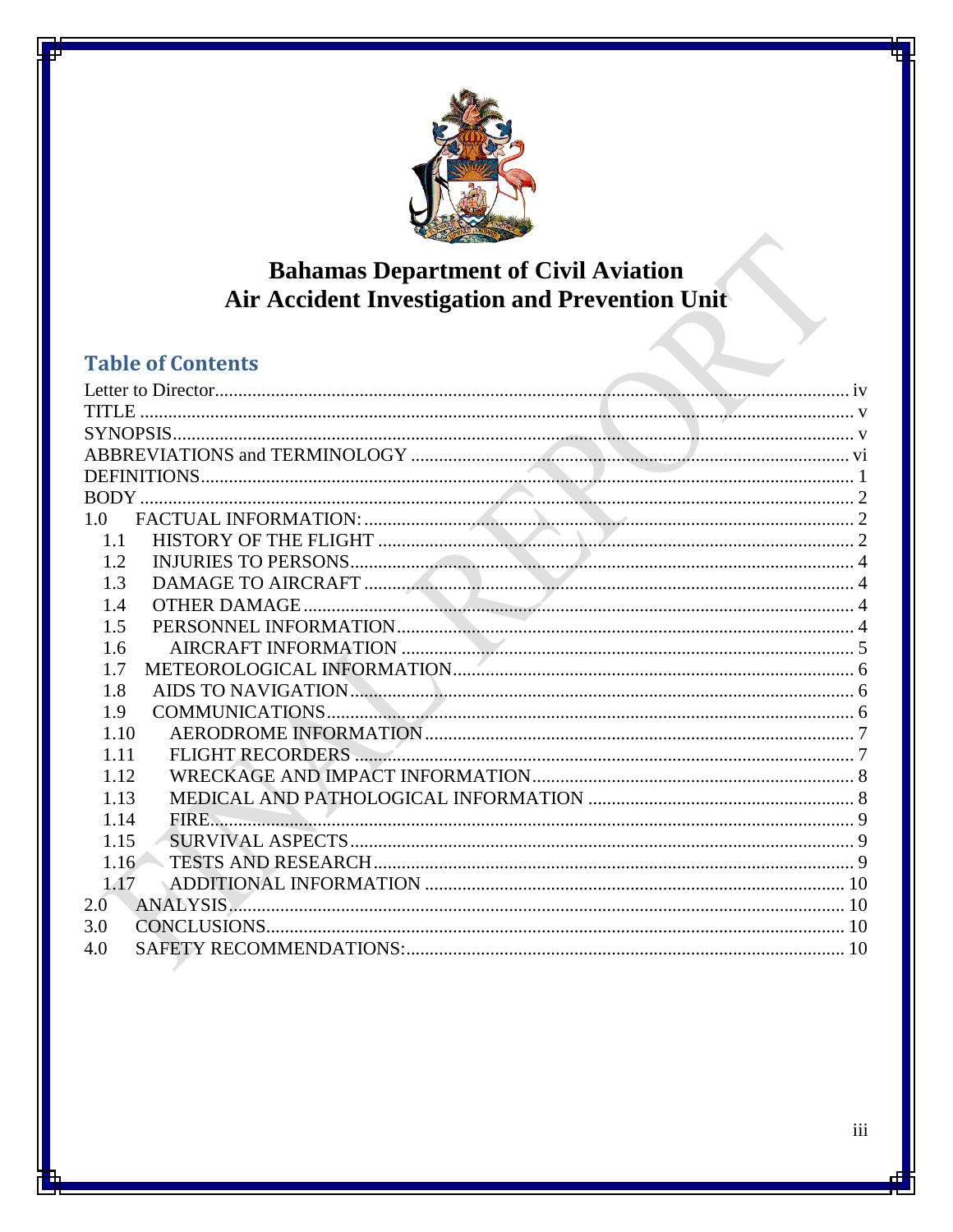<span id="page-3-0"></span>Letter to Director

July 7, 2010

Mr. Patrick Rolle **Director** Civil Aviation Department Seaban House Crawford Street, Oakes Field P.O. Box N-975 Nassau, N.P., Bahamas

Sir

The attached report summarizes the investigation into the circumstances of the accident involving a Dassault Falcon DA-20 aircraft, United States Registration N28RK, registered to Florida Aviation Group, Ft Lauderdale, Florida, USA. This accident occurred approximately 10 nautical miles east of Matthew Town, Inagua, Bahamas on December 17, 2009.

This report is submitted pursuant to Part XII, Regulation 80, and Schedule 19 of the Bahamas Civil Aviation (Safety) Regulation (CASR 2001) and in accordance with Annex 13 to the Convention on International Civil Aviation Organization (ICAO).

In accordance with Annex 13 to the Convention on International Civil Aviation (ICAO), and Schedule 19 of the Bahamas Civil Aviation (Safety) Regulations (CASR April 17, 2001), the fundamental purpose of such investigations is to determine the circumstances and causes of these events, with a view to the preservation of life and the avoidance of similar occurrences in the future. It is not the purpose of such investigations to apportion blame or liability.

This information is published to inform the aviation industry and the public of the circumstances surrounding this accident. The contents of this Report may be subjected to alterations or corrections if additional information becomes available.

> Delvin R. Major Investigator in Charge Flight Standards Inspectorate Department of Civil Aviation (Bahamas)

\_\_\_\_\_\_\_\_\_\_\_\_\_\_\_\_\_\_\_\_\_\_\_\_\_\_\_\_\_\_\_\_\_\_\_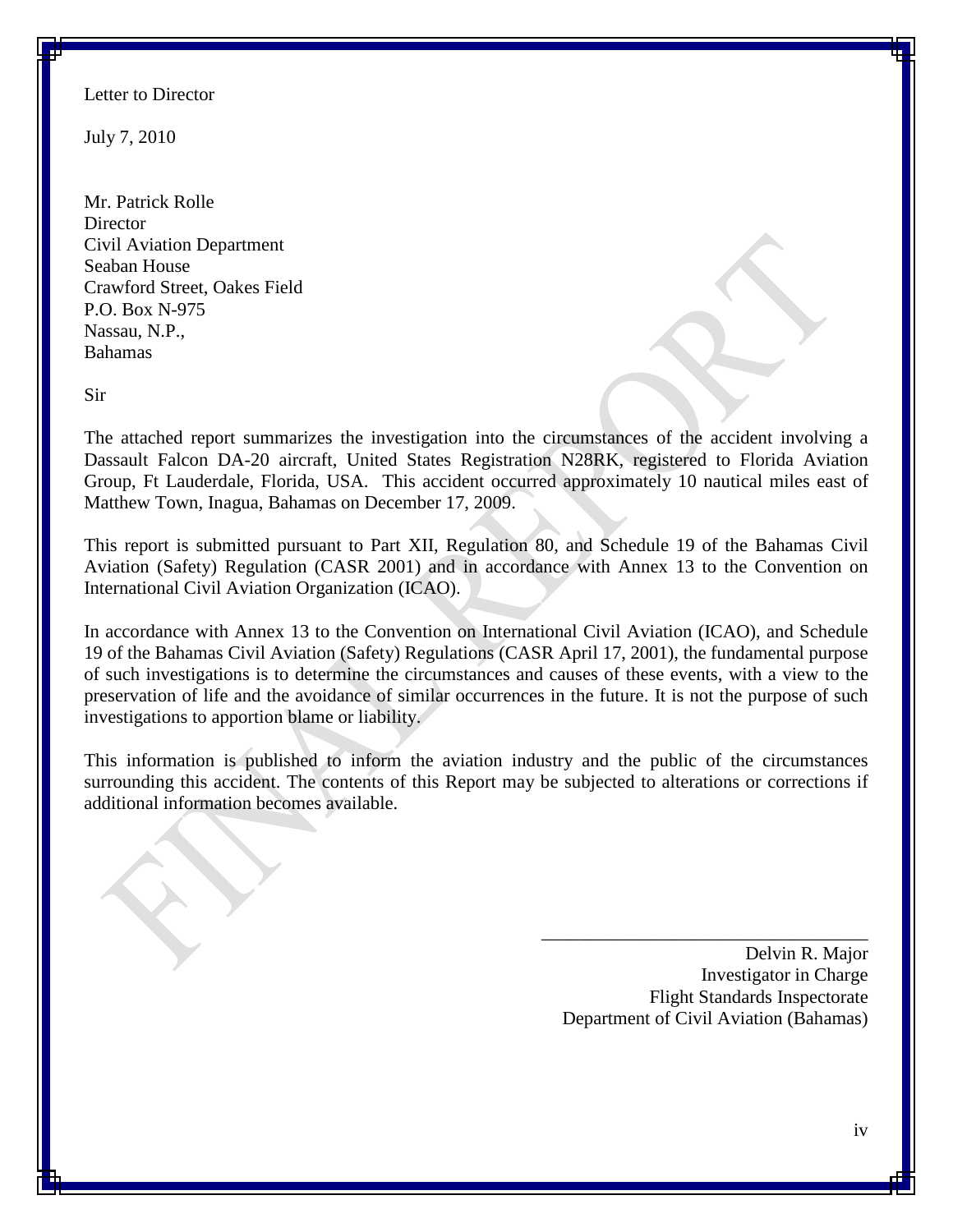

## BAHAMAS CIVIL AVIATION DEPARTMENT AIR ACCIDENT INVESTIGATION AND PREVENTION UNIT

<span id="page-4-0"></span>**TITLE**

<span id="page-4-1"></span>

| <b>Operator:</b>                       | Florida Aviation Group                                                                                                                                                                                            |  |  |  |
|----------------------------------------|-------------------------------------------------------------------------------------------------------------------------------------------------------------------------------------------------------------------|--|--|--|
| <b>Manufacturer:</b>                   | Dassault/Sud                                                                                                                                                                                                      |  |  |  |
| <b>Model:</b>                          | Mystere 20, Fan Jet Falcon Series "D"                                                                                                                                                                             |  |  |  |
| <b>Nationality:</b>                    | <b>United States of America</b>                                                                                                                                                                                   |  |  |  |
| <b>Registration:</b>                   | N <sub>28</sub> RK                                                                                                                                                                                                |  |  |  |
| <b>Place of Accident:</b>              | Matthew Town, Great Inagua, Bahamas                                                                                                                                                                               |  |  |  |
| <b>Date of Accident:</b>               | December 17, 2009                                                                                                                                                                                                 |  |  |  |
| <b>SYNOPSIS</b>                        |                                                                                                                                                                                                                   |  |  |  |
| <b>Notification:</b>                   | DCA, NTSB, FAA, General Electric, Dassault/Sud                                                                                                                                                                    |  |  |  |
| <b>Investigating Authority:</b>        | <b>Civil Aviation Department</b><br>Air Accident Investigation and Prevention Unit                                                                                                                                |  |  |  |
| <b>Investigator in Charge:</b>         | Delvin R. Major                                                                                                                                                                                                   |  |  |  |
| <b>U.S. Accredited Representative:</b> | Mr. Ralph Hicks – NTSB                                                                                                                                                                                            |  |  |  |
| <b>Advisors to Acc. Rep</b>            | Mr. Bob Hendrickson - FAA<br>Frank Hrizo - Falcon/Dassault<br>Leo de la Torre - Dassault Falcon<br>Thierry Taguet - Dassault Falcon<br>David Gridley - GE Aviation<br>Enmanuel Souffront - AIU Dominican Republic |  |  |  |
| <b>Releasing Authority:</b>            | <b>Civil Aviation Department</b>                                                                                                                                                                                  |  |  |  |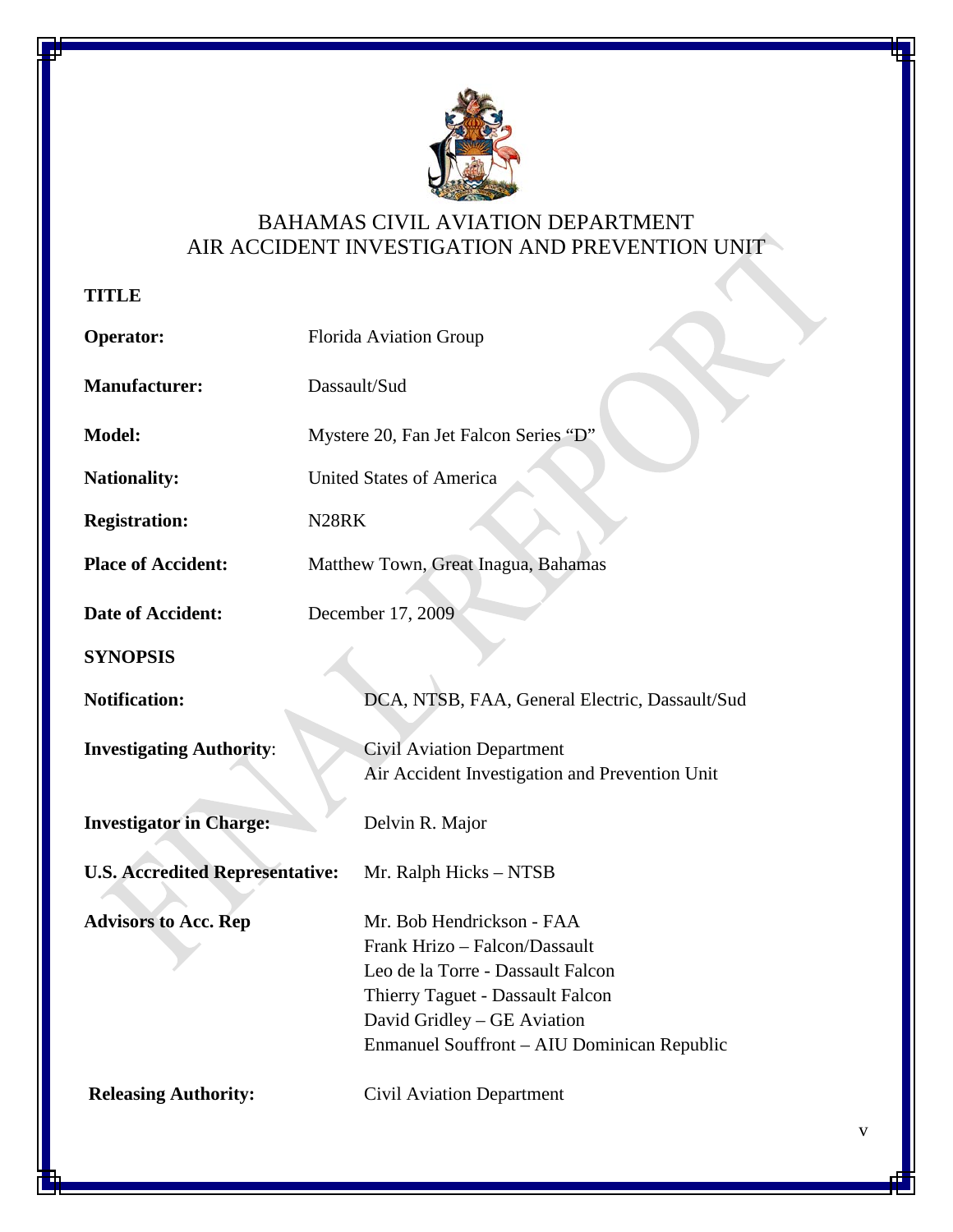### <span id="page-5-0"></span>**ABBREVIATIONS and TERMINOLOGY**

*When the following terms are used in this report, they have the following meanings;*

| <b>AAIPU</b> | Air Accident Investigation and Prevention Unit                      |  |  |  |
|--------------|---------------------------------------------------------------------|--|--|--|
| <b>ADDS</b>  | Aviation Digital Data Service - Report by Meteorological Department |  |  |  |
| <b>AIS</b>   | <b>Automatic Information Services</b>                               |  |  |  |
| <b>ATS</b>   | <b>Air Traffic Services</b>                                         |  |  |  |
| <b>BDCA</b>  | Bahamas Department of Civil Aviation                                |  |  |  |
| <b>CASR</b>  | Bahamas Civil Aviation (Safety) Regulations (April 17, 2001)        |  |  |  |
| $C$ of $A$   | <b>Certificate of Airworthiness</b>                                 |  |  |  |
| $C$ of $R$   | Certificate of Registration                                         |  |  |  |
| CG           | Center of Gravity                                                   |  |  |  |
| <b>CVR</b>   | Cockpit Voice Recorder                                              |  |  |  |
| <b>DCA</b>   | Director of Civil Aviation                                          |  |  |  |
| CAD          | <b>Civil Aviation Department</b>                                    |  |  |  |
| <b>EST</b>   | Eastern Standard Time (-5 hours (-4DT) to convert from UTC)         |  |  |  |
| <b>FAA</b>   | <b>Federal Aviation Administration</b>                              |  |  |  |
| <b>FSI</b>   | <b>Flight Standards Inspectorate</b>                                |  |  |  |
| <b>FSS</b>   | <b>Flight Service Station</b>                                       |  |  |  |
| <b>ICAO</b>  | <b>International Civil Aviation Organization</b>                    |  |  |  |
| <b>ILS</b>   | <b>Instrument Landing System</b>                                    |  |  |  |
| <b>IFR</b>   | <b>Instrument Flight Rules</b>                                      |  |  |  |
| <b>IMC</b>   | <b>Instrument Meteorological Condition</b>                          |  |  |  |
| <b>MALSF</b> | Medium-intensity Approach Lighting System (with sequenced flashers) |  |  |  |
| <b>MET</b>   | Meteorological Office / Department                                  |  |  |  |
| <b>METAR</b> | Weather Report furnished by Meteorological Department               |  |  |  |
| <b>MIRL</b>  | <b>Medium Intensity Runway Lights</b>                               |  |  |  |
| <b>NDB</b>   | Non-directional Beacon                                              |  |  |  |
| NM or nm     | <b>Nautical Miles</b>                                               |  |  |  |
| <b>NTSB</b>  | <b>National Transportation Safety Board</b>                         |  |  |  |
| PAPI         | Precision Approach Path Indicator                                   |  |  |  |
| <b>RCA</b>   | <b>Root Cause Analysis</b>                                          |  |  |  |
| <b>SEP</b>   | <b>Survival and Emergency Procedures Training</b>                   |  |  |  |
| T/L          | <b>Technical Log</b>                                                |  |  |  |
| <b>USA</b>   | <b>United States of America</b>                                     |  |  |  |
| <b>VFR</b>   | <b>Visual Flight Rules</b>                                          |  |  |  |
| <b>VOR</b>   | (Very High Frequency) Omni-directional Range Station                |  |  |  |
| <b>VMC</b>   | <b>Visual Meteorological Conditions</b>                             |  |  |  |
| UTC / Z      | Universal Coordinated Time / Zulu time                              |  |  |  |
|              |                                                                     |  |  |  |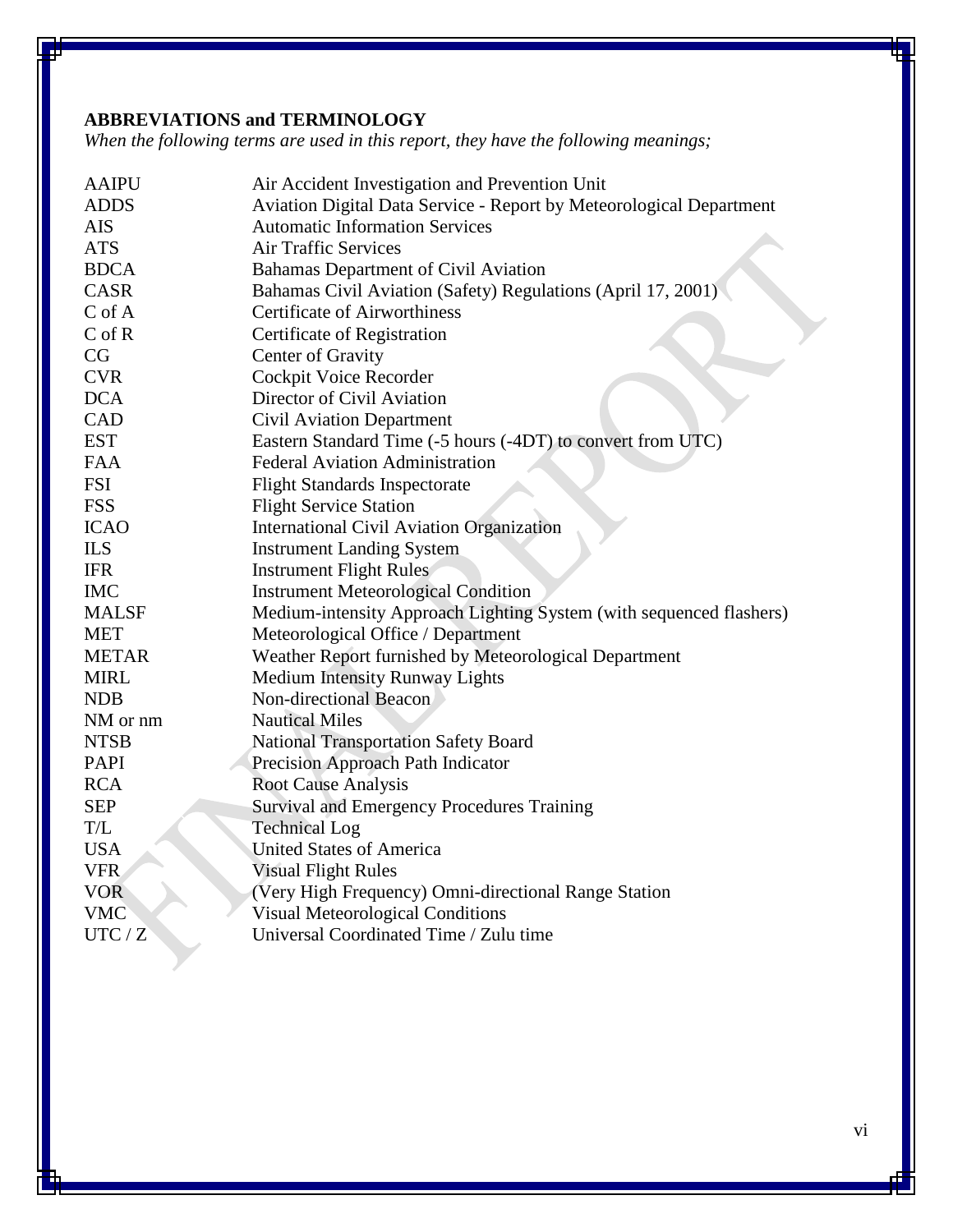#### <span id="page-6-0"></span>**DEFINITIONS**

When the following terms are used in the Standards and Recommended Practices for Aircraft Accident and Incident Investigation, they have the following meaning:

**Accident.** An occurrence associated with the operation of an aircraft which takes place between the time any person boards the aircraft with the intention of flight until such time as all such persons have disembarked, in which:

a) a person is fatally or seriously injured as a result of: — being in the aircraft, or

— direct contact with any part of the aircraft, including parts which have become detached from the aircraft, or

— direct exposure to jet blast, except when the injuries are from natural causes, self inflicted or inflicted by other persons, or when the injuries are to stowaways hiding outside the areas normally available to the passengers and crew; or

b) the aircraft sustains damage or structural failure which:

— adversely affects the structural strength, performance or flight characteristics of the aircraft, and

— would normally require major repair or replacement of the affected component, except for engine failure or damage, when the damage is limited to the engine, its cowlings or accessories; or for damage limited to propellers, wing tips, antennas, tires, brakes, fairings, small dents or puncture holes in the aircraft skin; or

c) the aircraft is missing or is completely inaccessible. Note 1.— For statistical uniformity only, an injury resulting in death within thirty days of the date of the accident is classified as a fatal injury by ICAO.

Note 2.— An aircraft is considered to be missing when the official search has been terminated and the wreckage has not been located.

**Accredited representative.** A person designated by a State, on the basis of his or her qualifications, for the purpose of participating in an investigation conducted by another State.

**Adviser**. A person appointed by a State, on the basis of his or her qualifications, for the purpose of assisting its accredited representative in an investigation.

**Aircraft.** Any machine that can derive support in the atmosphere from the reactions of the air other than the reactions of the air against the earth's surface.

**Causes.** Actions, omissions, events, conditions, or a combination thereof, which led to the accident or incident.

**Fatal injury**. - means any injury which results in death within 30 days of the accident.

**Flight recorder.** Any type of recorder installed in the aircraft for the purpose of complementing accident/incident investigation.

**Incident.** An occurrence, other than an accident, associated with the operation of an aircraft which affects or could affect the safety of operation.

Note.— The types of incidents which are of main interest to the International Civil Aviation Organization for accident prevention studies are listed in the Accident/Incident Reporting Manual (Doc 9156).

**Investigation.** A process conducted for the purpose of accident prevention which includes the gathering and analysis of information, the drawing of conclusions, including the determination of causes and, when appropriate, the making of safety recommendations.

**Investigator-in-charge.** A person charged, on the basis of his or her qualifications, with the responsibility for the organization, conduct and control of an investigation.

Note.— Nothing in the above definition is intended to Preclude the functions of an investigator-in-charge being assigned to a commission or other body.

**Maximum mass.** Maximum certificated take-off mass.

**Operator.** A person, organization or enterprise engaged in or offering to engage in an aircraft operation.

**Preliminary Report.** The communication used for the prompt dissemination of data obtained during the early stages of the investigation.

**Safety recommendation.** A proposal of the accident investigation authority of the State conducting the investigation, based on information derived from the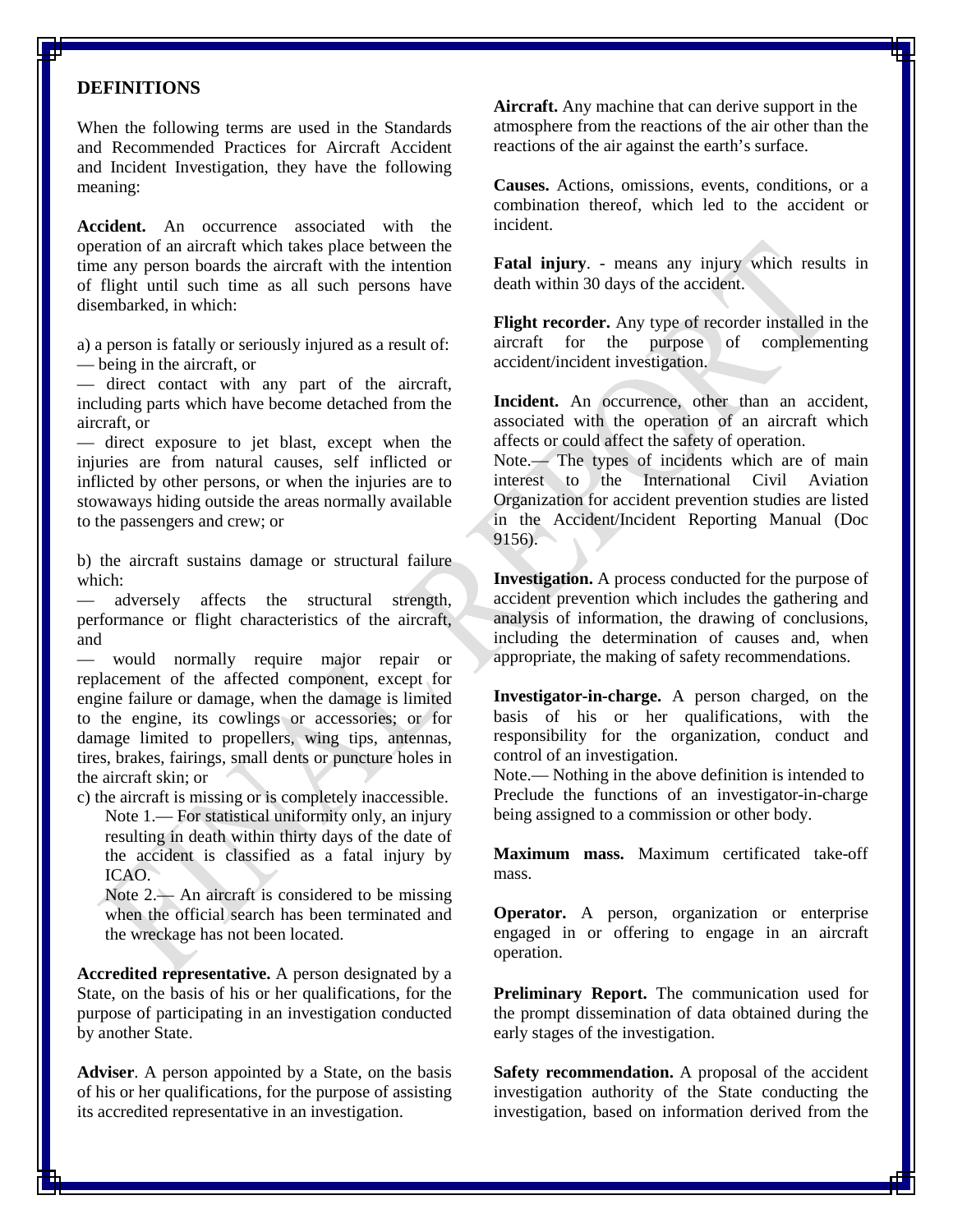investigation, made with the intention of preventing accidents or incidents.

**Serious incident.** An incident involving circumstances indicating that an accident nearly occurred.

Note 1.— The difference between an accident and a serious incident lies only in the result.

Note 2.— Examples of serious incidents can be found in Attachment C of Annex 13 and in the Accident/Incident Reporting Manual (Doc 9156).

**Serious injury.** An injury which is sustained by a person in an accident and which:

a) requires hospitalization for more than 48 hours,

commencing within seven days from the date the injury was received; or

b) results in a fracture of any bone (except simple fractures of fingers, toes or nose); or

c) involves lacerations which cause severe hemorrhage, nerve, muscle or tendon damage; or

d) involves injury to any internal organ; or

e) involves second or third degree burns, or any burns affecting more than 5 per cent of the body surface; or f) involves verified exposure to infectious substances or injurious radiation.

**State of Design.** The State having jurisdiction over the organization responsible for the type design.

**State of Manufacture.** The State having jurisdiction over the organization responsible for the final assembly of the aircraft.

**State of Occurrence.** The State in the territory of which an accident or incident occurs.

**State of the Operator.** The State in which the operator's principal place of business is located or, if there is no such place of business, the operator's permanent residence.

**State of Registry.** The State on whose register the aircraft is entered.

Note.— In the case of the registration of aircraft of an international operating agency on other than a national basis, the States constituting the agency are jointly and severally bound to assume the obligations which, under the Chicago Convention, attach to a State of Registry. See, in this regard, the Council Resolution of 14 December 1967 on Nationality and Registration of Aircraft Operated by International Operating Agencies which can be found in Policy and Guidance Material on the Economic Regulation of International

**"State of Design"** - The State having jurisdiction over the organization responsible for the type design

**"State of Manufacture"** - The State having jurisdiction over the organization responsible for the final assembly of the aircraft.

**"Substantial damage"** - means damage or failure which adversely affects the structural strength, performance, or flight characteristics of the aircraft, and which would normally require major repair or replacement of the affected component. Engine failure or damage limited to an engine if only one engine fails or is damaged, bent failings or cowling, dented skin, small punctured holes in the skin or fabric, ground damage to rotor or propeller blades, and damage to landing gear, wheels, tires, flaps, engine accessories, brakes, or wingtips are not considered "substantial damage" for the purpose of this Report.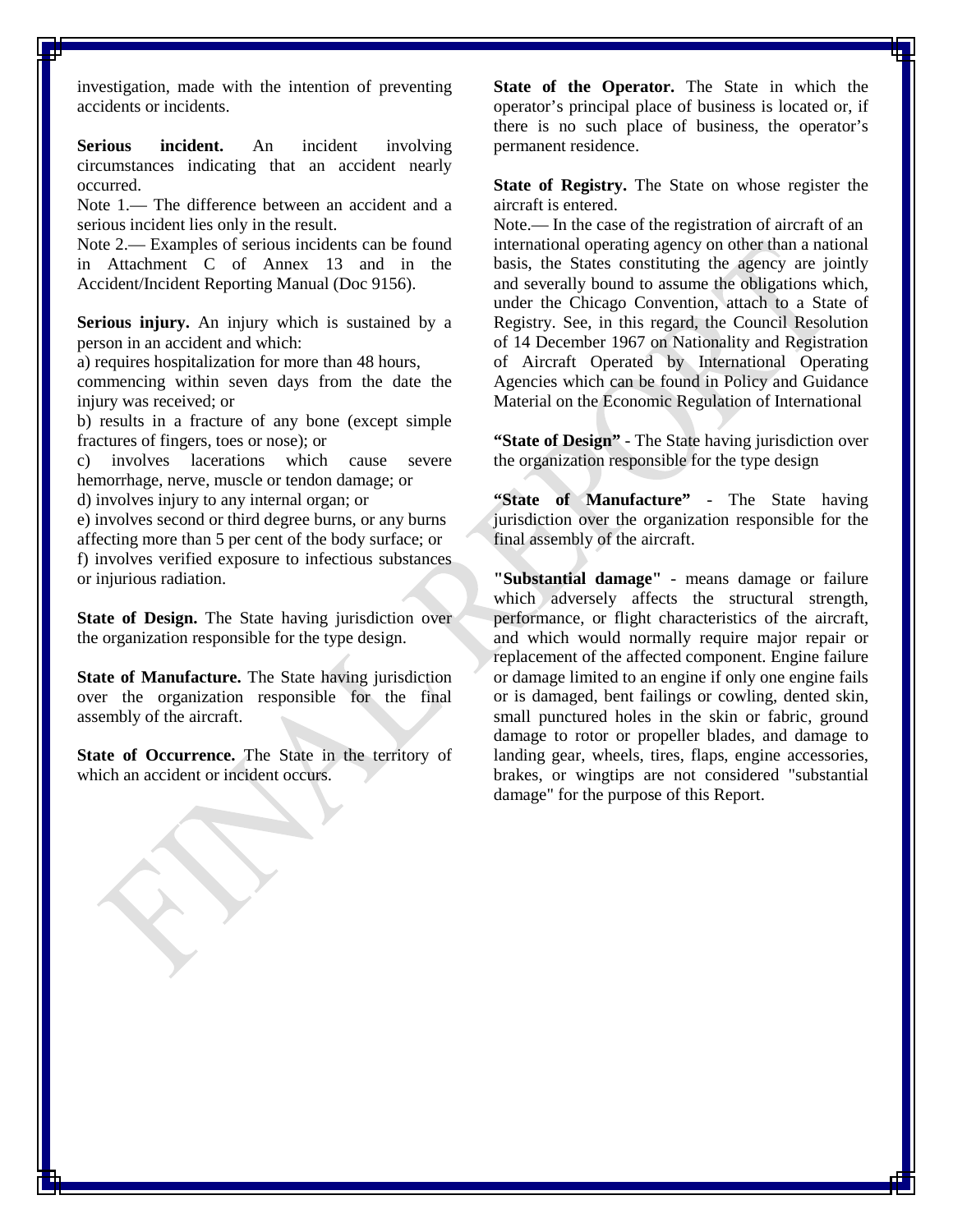### <span id="page-8-0"></span>**BODY**

#### <span id="page-8-1"></span>1.0 FACTUAL INFORMATION:

#### <span id="page-8-2"></span>1.1 HISTORY OF THE FLIGHT

— On December 17, 2009 at approximately 7:30 pm local (2330UTC<sup>[1](#page-17-0)</sup>), N28RK a Dassault Sud, Falcon Fan Jet, Mystere 20, Series D aircraft which departed Joaquin Balaquer Int'l Airport (MDJB) in the Dominican Republic, for Ft Lauderdale Executive Airport, (FXE) Ft Lauderdale, Florida, USA, crashed in a remote area of Matthew Town, Great Inagua, Bahamas.



**Figure 1 - N28RK**

The accident occurred approximately 11.5 miles due east of Great Inagua International Airport at coordinates N 20° 58' 30" latitude and W 073° 40' 00.7" longitude. The aircraft made contact with the terrain on a heading of approximately 105 degrees magnetic.

The accident occurred in area that was not accessible by land and the investigation team had to be airlifted by helicopter to the site.

Witnesses on the island of Great Inagua reported hearing a load bang that rattled doors and windows of their homes, but they did not report seeing the aircraft fall from the sky.

The aircraft was under the command of Captain Harold Roy Mangel and First Office Freddy Castro. The aircraft reportedly departed Aruba, in the Netherland Antilles and made a fuel stop at Dr. Joaquin Balaguer Int'l Airport, Santo Domingo in

the Dominican Republic. The final destination filed by the crew was Ft. Lauderdale Executive Airport, Ft Lauderdale Florida.

The aircraft filed route of flight was, Altitude 28,000 feet /  $FL280^2$  $FL280^2$  $FL280^2$  and IFR route – HGR - W36 – KODIX – W24 – SGO – W27 – RETAK – A636 – ZIN – A315 – ZBV – BR57V – DCT – FLL.

ATC route stripped showed N28RK – MDJB - ALBEE – ZIN - A315 – HODGY - DEKAL1 arrival - KFXE AT FL280.



**Figure 2 - Flight Path MDJB to ZBV** 

The accident occurred approximately 6 mile off the filed flight path.



**Figure 3 Aircraft Tracking based on radio communication**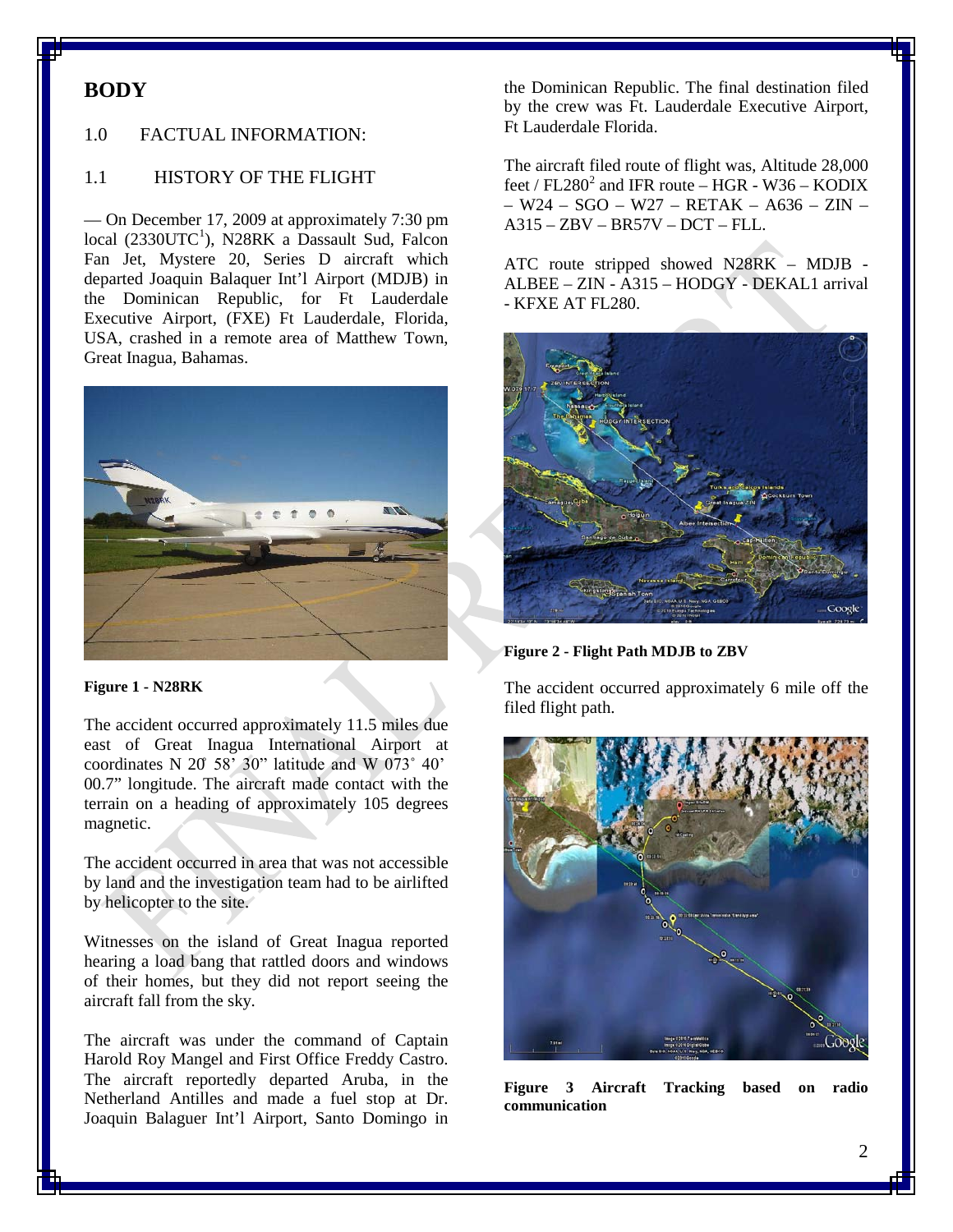—ATC records and instructions were for the aircraft N28RK to maintain 28,000 ft (FL280). The aircraft transponder was reported as inoperative. It begun a rapid descent, with no report of an emergency declared or mayday call out. Investigation of the crash site indicates the airplane made contact with the terrain at a high rate of speed and approximately a 45 degree angle. The aircraft was destroyed on impact.



**Figure 4 - Dekal1 arrival**



**Figure 3 - Flight path expanded view, MDJB to ZIN**

The crew of a United States Coast Guard helicopter was on a training mission in the Great Inagua area at the time of the accident. They reported hearing a loud bang and noticed a huge explosion and fireball emanating from the ground in an area close to their location.

The crew of the US Coast Guard helicopter reported that they did not see any in-flight fire prior to the fireball that they saw. The post impact fire engulfed approximately five (5) acres of trees and brush in the National Wildlife Refuge at Great Inagua.



**Figure 6 Post impact fire in National Park**



**Figure 7 - Point of Impact, heading determined to be approximately 105 degrees at point of contact with terrain.**

The coast guard helicopter crew stated that they discontinued their training mission and went to the site to investigate. Upon arrival at the site the crew reported that they lowered rescue personnel to the ground to investigate and search for survivors, but,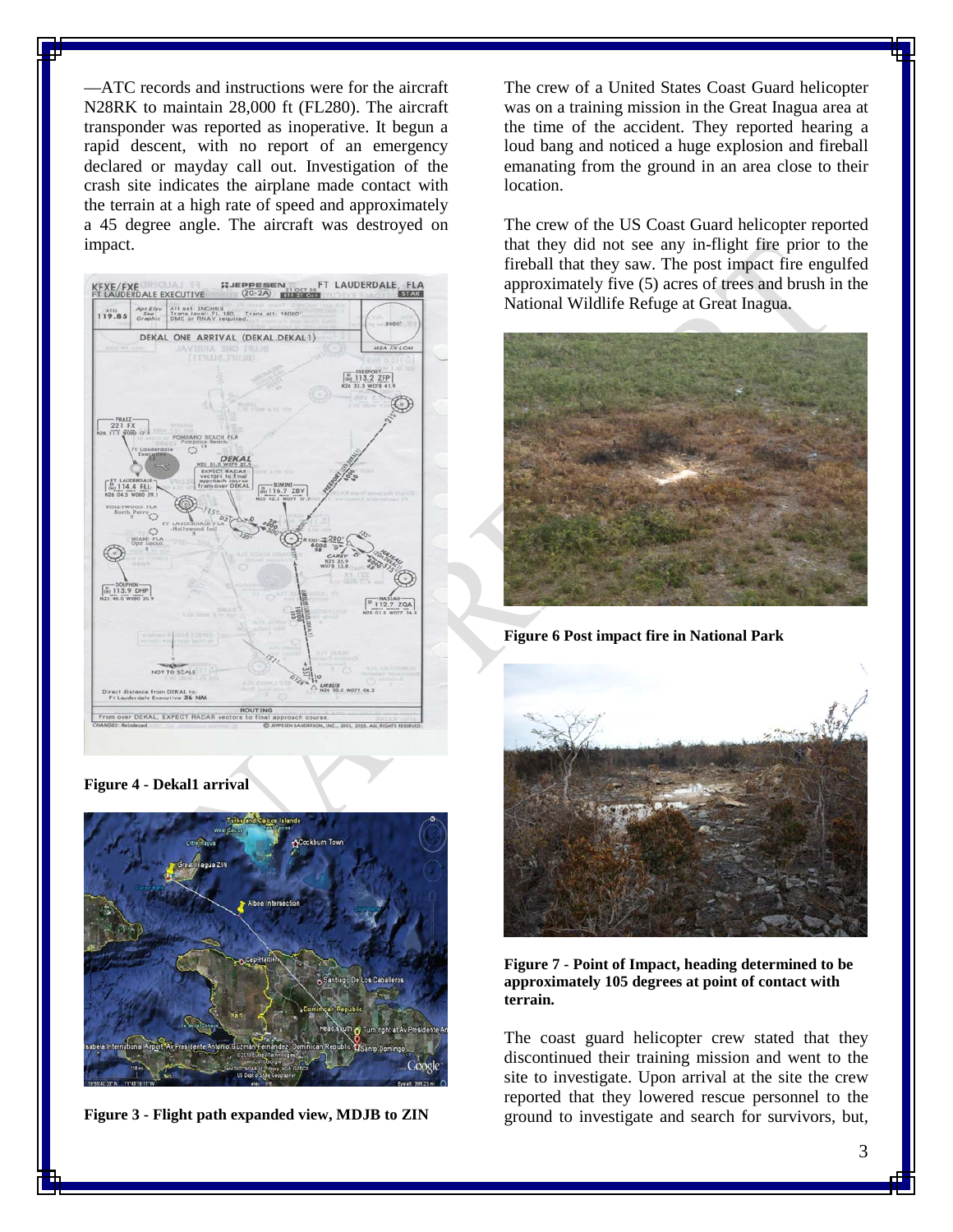due to the heat and extent of the fire on the ground, they had to discontinue the search. They reported the accident to authorities at Great Inagua. This information was further passed along to the National Transportation Safety Board who alerted the accident investigation unit of the Bahamas Civil Aviation Department.

Night time conditions prevailed at the time of the accident**.** 

#### <span id="page-10-0"></span>1.2 INJURIES TO PERSONS

| <i>Injuries</i> | Crew | Passengers | <i>Others</i> | Total |
|-----------------|------|------------|---------------|-------|
| Fatal           |      |            |               |       |
| Serious         |      |            |               |       |
| Minor/None      |      |            |               |       |

The crew of the aircraft received fatal injuries. A search of the area discovered no distinguishable human remains. Approximately less than 1% of what is believed to be possible human flesh / internal body parts were recovered.

In addition clothing (piece of a pant with belt buckle fastened) was recovered, which possibly may have been worn by a member of the crew at the time of the accident. All recovered remains and clothing retrieved were gathered by officers of the Royal Bahamas Police Force that accompanied the investigation team and sent to the Forensic Science Laboratory at the Royal Bahamas Police Force, Nassau Bahamas for DNA analysis and possible identification.

#### <span id="page-10-1"></span>1.3 DAMAGE TO AIRCRAFT

The aircraft broke into many pieces after contact with the terrain. Debris was spread over a large area of rough terrain. What remained of the aircraft post impact was either not found or possibly further destroyed by the post impact fire.

The "four corners" of the airplane were confirmed in the area downstream of where the initial ground impact occurred. However, engine cowling parts were found prior to the point of initial ground impact. This may suggest an aircraft over-speed condition prior to ground impact. Less than 10% of the aircraft was recovered.



**Figure 8 - Parts on the hanger floor represents the total recovered parts of the aircraft.**

All recovered parts were transported to Air and Sea Recovery Facility in Ft Pierce Florida for further investigation and analysis.

#### <span id="page-10-2"></span>1.4 OTHER DAMAGE

Post impact fire destroyed approximately 5 acre section of the National Park. No other damage was reported.

#### <span id="page-10-3"></span>1.5 PERSONNEL INFORMATION

Records indicate that Mr. Mangels was type rated on the DA-20 Falcon aircraft. However, no records were produced to show his latest currency to fly the aircraft N28RK operated by Florida Aviation Group.

No records were produced to show Mr. Castro's qualification or currency on this aircraft type.

Repeated requests to the owners for such information detailing qualification and currency on the aircraft for both pilots have gone unanswered.

#### **1.5.1 Pilot Information-**

N28RK was under the command of Captain Harold Roy Mangels age 60. Mr. Mangels of Beaumont Texas was certified by the Federal Aviation Administration.

Mr. Mangel held the following license / ratings with category and class classification;

• Airline Transport Pilot License - Airplane Multi-Engine Land category and class rating.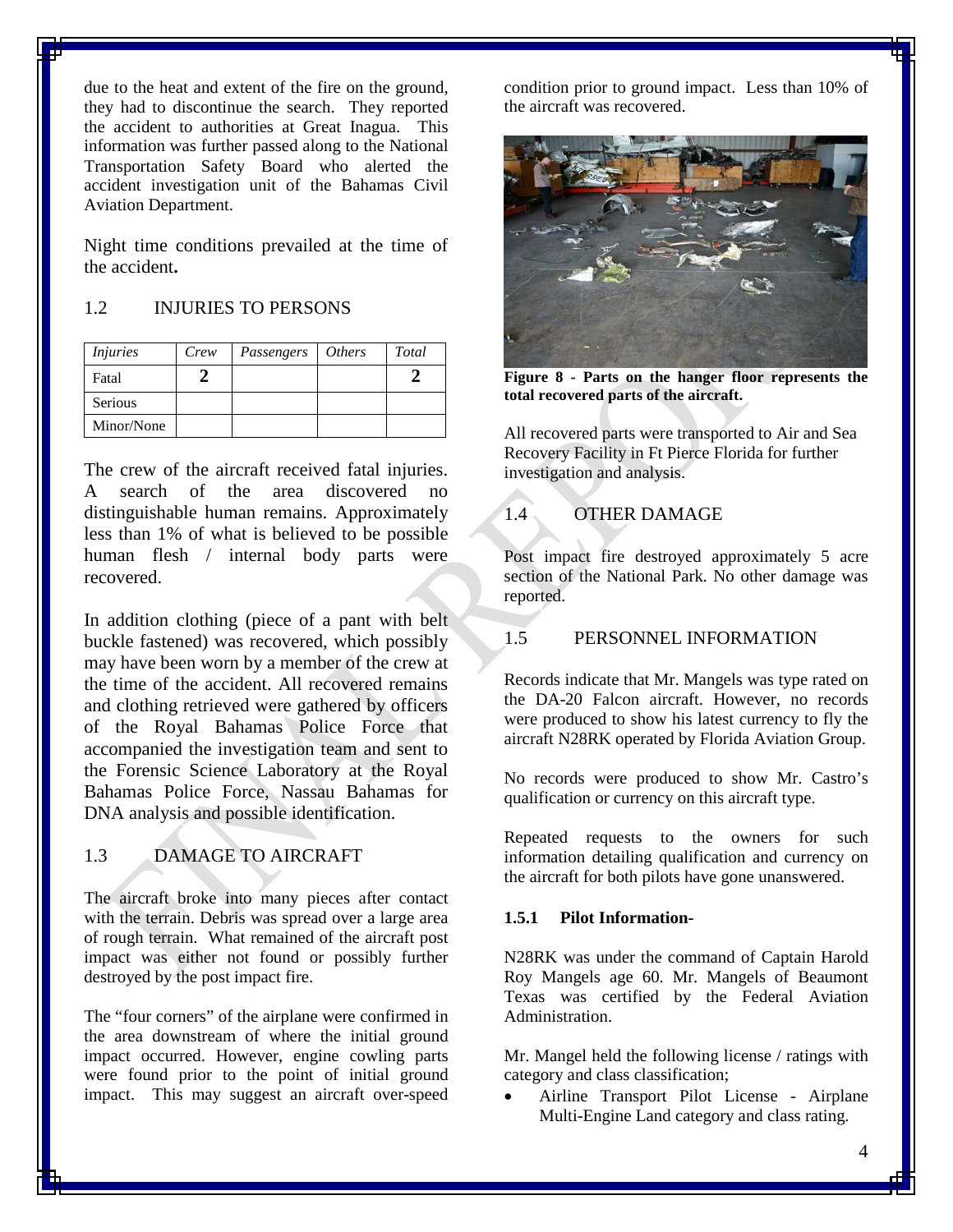- Commercial Pilot License Airplane Single Engine Land category and class rating.
- Commercial Pilot License Airplane Single Engine Sea.
- Type Ratings on several other aircraft types including the DA-20 Falcon.

Mr. Mangel also held the following additional pilot licenses;

- Flight Instructor Airplane Multi Engine
- Flight Instructor Instrument Airplane

Mr. Mangel also held the following licenses;

- Mechanic Airframe
- Mechanic Powerplant

Mr. Mangel was the holder of a First Class Medical certificate issued on July 22, 2009. At the time of this medical, Mr. Mangel listed his total civilian flight time as 25,000 hours.

Mr. Mangel's occupation at the time of the accident was listed as Contract Flying from the January 2008 up to the time of the accident on aircrafts Lear-jet 25, Lear-jet 35 and the Lear-jet 55. Mr. Mangel also listed the West-wind 1124 and the Falcon 20 aircraft as aircraft that he was currently contract flying on. Mr. Mangel actual time from his latest resume list his total PIC time as 26,525 hrs, Turbo-jet time as 12, 323 hours and sea plane / float time as 1,725 hrs.

#### **1.5.2 First Officer Information**-

Mr. Mangel was assisted by First Officer Mr. Freddy Castro age 55 of Pembroke Pines, Florida.

Mr. Castro was also certified by the Federal Aviation Administration.

Mr. Castro held the following ratings with category and class classification;

- Airline Transport Pilot License Airplane Multi-Engine Land category and class rating.
- Commercial Pilot License Airplane Single Engine Land category and class rating.
- Mr. Castro **did not** have a Type Rating on the DA-20 Falcon aircraft or any other type of aircraft rating.

Mr. Castro also held the following additional pilot licenses;

- Ground Instructor Advanced
- Flight Engineer Turbojet powered

Mr. Castro also held the following licenses;

- Mechanic Airframe
- Mechanic Powerplant

Mr. Castro was the holder of a First Class Medical certificate issued on August 29, 2008. At the time of this medical, Mr. Castrol listed his total civilian flight time as 4,800 hours.

Mr. Castro's occupation at the time of the accident was listed as B727 Flight Engineer for Amerijet International, Ft Lauderdale, Florida from November 2000 up to the time of the accident and Aeroservice Aviation Center, Miami, Florida as a B727 Simulator Support Flight Engineer and First Officer from 2006 up to the time of the accident.

#### <span id="page-11-0"></span>1.6 AIRCRAFT INFORMATION

N28RK was a Fan Jet Falcon, fixed wing, multi engine aircraft. It was manufactured in 1969 by Dassault / Sud. It was certified in the standard category with serial number 206. The aircraft received an airworthiness certificate September 09, 1969. The aircraft weight was listed as 20,000 pounds. The aircraft was fitted with 12 seats. N28RK was fitted with two (2) General Electric, Turbine Air Generator, CF700 series engines.

The aircraft was registered to Wells Fargo Bank Northwest NA Trustee in Salt Lake City. It was operated by Florida Aviation Group, Ft. Lauderdale, Florida.

The left (#1) engine was a CF700-2D, serial number 299H-028. The last entry was made on March 7th 2004, by Privatair, when the igniter plugs and the main fuel control had been removed and replaced. Engine time since new (TSN) at this last entry was 10,068 hours. An entry on 2/7/03, when the carbon seal had been replaced for oil leaking, gave the TSN as 10,025 hours. Based on aircraft total time, the engine had an additional 325 hours since this entry up until 12/12/09. This would put the engine total time just prior to the accident at about 10,350 hours.

The right (#2) engine was a CF700-2D, serial number 304H-483B. The last entry was made on March 7th 2004, by Privatair, when the igniter plugs were changed. Engine TSN at this last entry was 6,258 hours. The last 3,000 hour hot section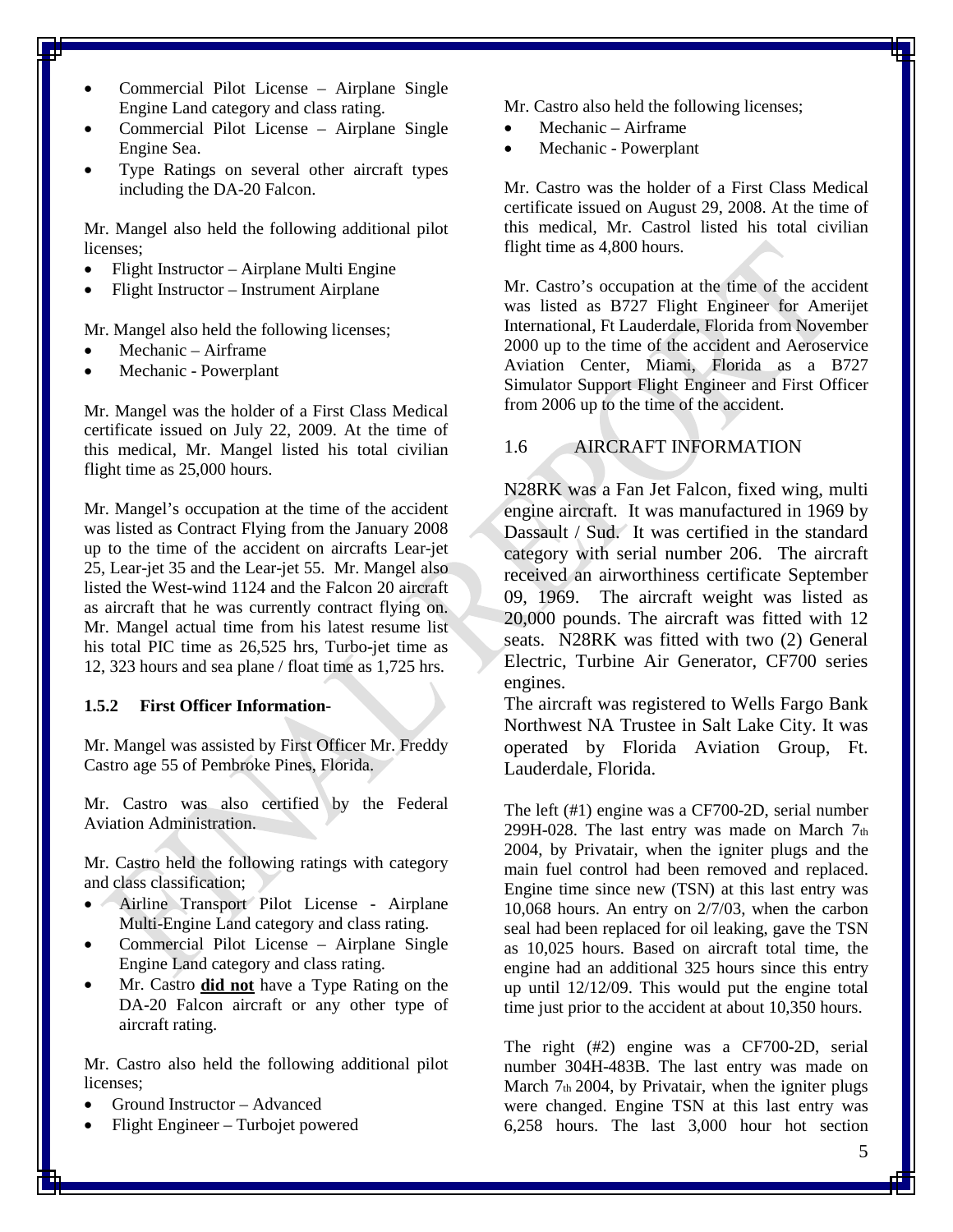inspection was in Feb 2001 at 5,842 hours TSN, when many turbine and fan parts had been replaced or repaired. Based on aircraft total time, it is estimated that this engine had an additional 282 hours since the last entry up until 12/12/09. This would put engine total time just prior to the accident at about 6,540 hours.

b) As the aircraft was listed with only two (2) persons on board and no listing of any cargo, it is assumed that the mass and balance were within limits.

c) N28RK uplifted 877 gallons of Turbo fuel at Joaquin Balaquer Int'l Airport (MDJB) in the Dominican Republic on December 16, 2009 just one (1) day prior to the accident.

#### <span id="page-12-0"></span>1.7 METEOROLOGICAL INFORMATION

a) A public forecast was issued by the Bahamas Meteorological Department at Lynden Pindling Int'l Airport, Nassau, Bahamas.

For the Central and Southeast Bahamas "the weather was mostly sunny and hot conditions today with the slight chance of a brief but light passing shower, turning fair and mild tonight. Winds were reported as easterly at 15 knots. Sunset was expected at 5:24pm".

Upper Wind and Temperature forecasted for the Central and Southeast Bahamas, valid for 12 hours from 1800 UTC, Thursday December  $17<sup>th</sup>$ , 2009 was winds from 250 degrees at 25 knots and temperature measured at 07 degrees Centigrade from 18,000 feet.

Weather conditions in the accident area at the time of the accident were received from Miami Air Route Traffic Control Center (ARTCC) (ZMA).

Providenciales, Turks Island METAR<sup>[3](#page-17-2)</sup> - 1900 EST (2300UTC): automated, wind one zero zero seven knots, visibility six statute miles, few clouds at zero one thousand eight hundred, temperature two five, dew point two one, altimeter two nine nine six.

Weather Report just prior to accident;

Providenciales, Turks island METAR – 1700 EST (2100UTC): automated, wind one zero zero at zero eight knots, visibility six statute miles, temperature two six, dew point two one, altimeter two nine nine four.

First weather report subsequent to accident; Providenciales, Turks Island METAR – 2000 EST (0000UTC): automated, wind one one zero at one zero knots, visibility six statute miles, few clouds at zero one thousand five hundred, temperature two four, dew point two one, altimeter two nine nine eight.

b) At the time of the accident night time conditions existed.

#### <span id="page-12-1"></span>1.8 AIDS TO NAVIGATION

N28RK was on a cross county IFR Flight Plan. The aircraft filed route of flight was, Altitude 28,000 feet and IFR route –  $HGR - W36 - KODIX - W24 -$ SGO – W27 – RETAK – A636 – ZIN – A315 – ZBV – BR57V – DCT – FLL.

At the time of the accident there was no report of any enroute navigational equipment malfunction.

ATC route strip showed N28RK – MDJB - ALBEE – ZIN - A315 – HODGY - DEKAL1 arrival - KFXE AT FL280.

However, N28RK reported his transponder equipment as inoperative and was issued an amended routing by ATC.

#### <span id="page-12-2"></span>1.9 COMMUNICATIONS

At 0012 UTC (December 18, 2009) / 2012 Local (December 17, 2009), N28RK makes initial contact with ZMA (Grand Turk Sector (R62R) of the Miami ARTCC.

The pilot advised that he lost his transponder and was level at FL280.

At 0013 UTC N28RK was cleared to Fort Lauderdale Executive airport via over Great Inagua. He was advised to report Great Inagua and was further advised to standby for further routing after Great Inagua.

At 0020 UTC N28RK was given a full route clearance. He was cleared to Fort Lauderdale Executive via Great Inagua, A756 to Dukky, A555 to Nassau, BR22V to Dekal and the Dekal 1 arrival into Ft Lauderdale. N28RK asked ATC to repeat the clearance and was asked to standby by ATC.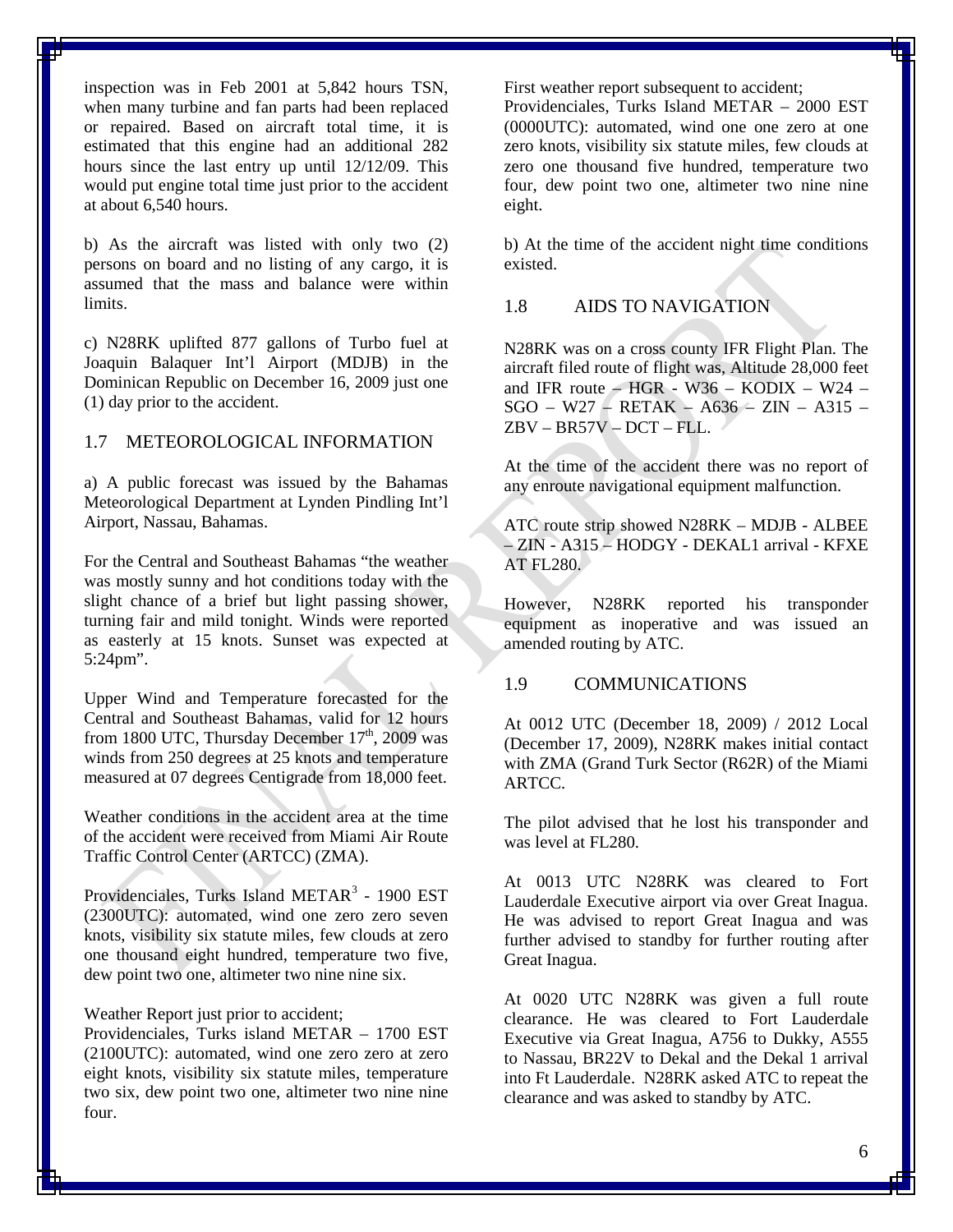At 0022 UTC N28RK was re-cleared via a new routing to Fort Lauderdale. He was given after Great Inagua A315 to Bimini and the Dekal 1 Arrival to Ft. Lauderdale Executive.

At 0023 UTC an unintelligible transmission was recorded which was best interpreted as a response from N28ZRk, possible: "standby please."

From 0024 UTC and over the following eighteen minutes R62R controller made numerous attempts to contact N28RK, using the emergency frequency, relaying through other aircraft, and through other air traffic facilities but got no response.

At 0042 a coast guard helicopter contacts R62R controller and advised that he witnessed a massive explosion just east of Matthew Town, Great Inagua and that he was presently circling the burning area.

At 0045 another aircraft in the vicinity also advised R62R controller that he saw a fireball in the vicinity of Great Inagua Island.

At 0057 Coast guard helicopter in the area advised R62R controller that he was leaving the area to refuel and pick up emergency personnel to bring back to the area.

#### <span id="page-13-0"></span>1.10 AERODROME INFORMATION

N28RK departed La Isabela International Airport Aeropuerto Internacional Dr. Joaquin Balaguer [\(IATA:](http://en.wikipedia.org/wiki/IATA) JBQ, [ICAO:](http://en.wikipedia.org/wiki/ICAO) MDJB) airport. Dr. Joaquin Balaguer airport opened in February 2006 to replace [Herrera International Airport.](http://en.wikipedia.org/wiki/Herrera_International_Airport)

It serves mostly the [Dominican Republic](http://en.wikipedia.org/wiki/Dominican_Republic) with domestic flights and some international flights to other [Caribbean islands.](http://en.wikipedia.org/wiki/Caribbean)

The airport type is listed as a Public Airport with a private operator, located in Santo Domingo. The Runway is 30ft / 15 m Above Mean Sea Level (AMSL), the direction is 01 and 19. It is 5,249ft / 1,500m long. The surface is Asphalt.

#### <span id="page-13-1"></span>1.11 FLIGHT RECORDERS

N28RK was outfitted with a GA100 model Cockpit Flight Recorder (CVR) similar to the one below.

Successive searches of the area did not locate the internal parts of the CVR. The housing of the CVR was recovered; however the internal components were never recovered. Photo following showed the extent of damage sustained by the CVR.



**Figure 8 - Cockpit Flight Recorder (CVR) Model GA100 similar to the model installed in N28RK**

Due to the unavailability of the recorder the last moments of what took place will not be known.

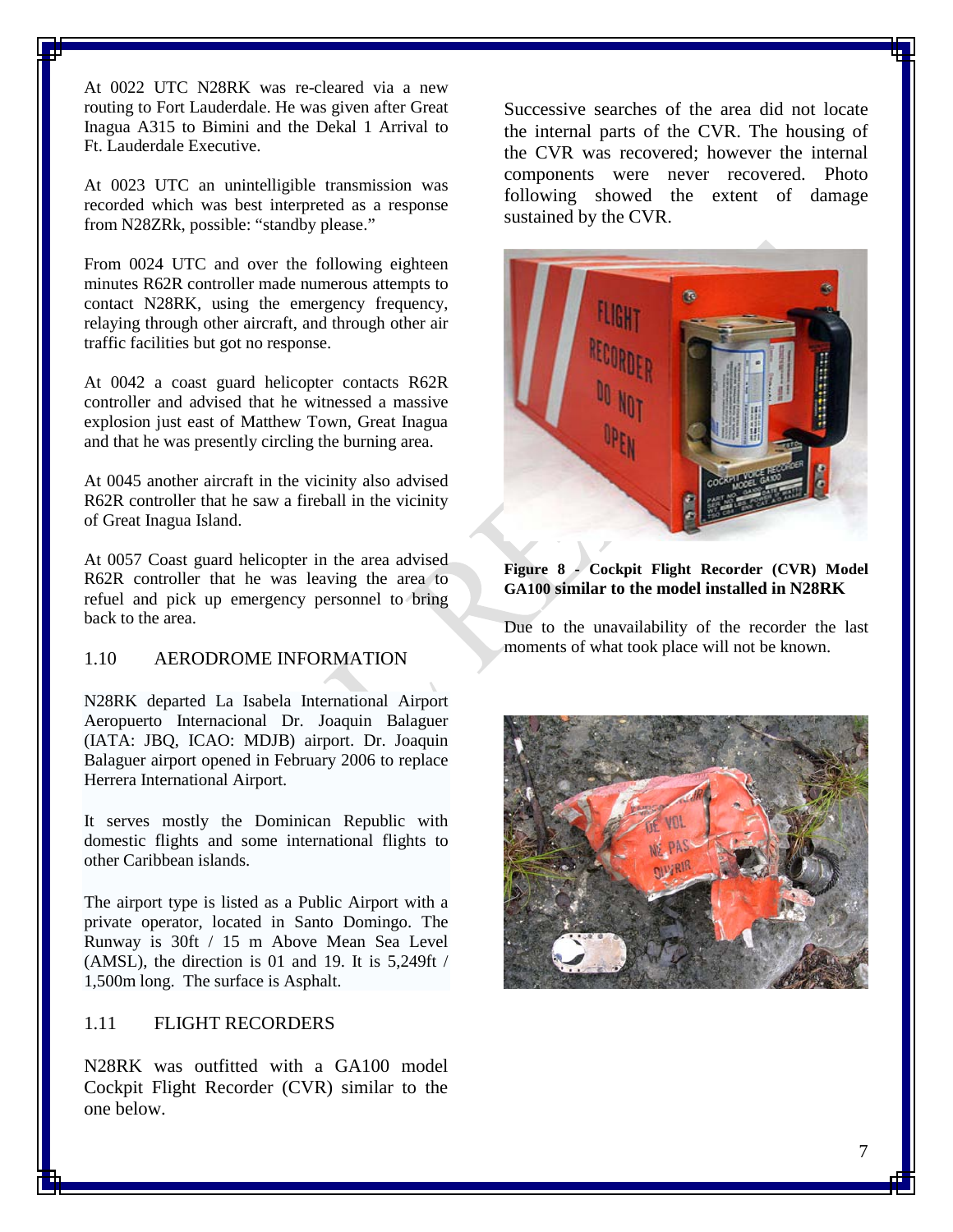

**Figure 9 and 10. Actual CVR case recovered from N28RK. Case was destroyed internal parts and recorder never recovered.**

#### <span id="page-14-0"></span>1.12 WRECKAGE AND IMPACT INFORMATION

Based on radio communications (figure 3) N28RK was level at FL280 when it began a rapid descent and turned off course and ended up crashing in the National Park at Great Inagua.

The "four corners" of the airplane were confirmed in the area downstream of where the initial ground impact occurred. However, engine cowling parts were found prior to the point of initial ground impact. This may suggest an aircraft over-speed condition prior to ground impact. The remainder of the aircraft hit terrain at a high rate of speed and roughly a 45 degree angle. The aircraft made contact with terrain on a heading of approximately 105 degrees. The contact with terrain resulted in a massive explosion.

The airplane broke into many pieces, with debris spread over a large area of rough terrain. Fire from the explosion burnt the immediate area of trees and parts of the aircraft.

Three engine nacelle cowlings were found before the main impact site, below the flight path of the airplane from radar tracking. One was the upper cowling from the right nacelle, found .4 miles west of the crash site. The other two were lower cowlings from the left nacelle which were found 1.2 miles west southwest of the crash site.



**Figure 11 view showing aircraft break up and parts found from the ocean to the crash site.**



**Figure 12 view showing location of 1st and 2nd cowling found in relations to the impact and debris field**

Seven (7) engine parts were recovered in addition to parts of the wing, flap, parts of the emergency exit, pieces from the vertical stabilizer, hydraulic tank and other miscellaneous parts.

Less than 10% of the aircraft was recovered. Parts, components and furnishings of the aircraft that survived the impact were further destroyed by the post impact fire. Clothing and other personal effects were also recovered some showing signs of burning and others showing damage as a result of impact.

#### <span id="page-14-1"></span>1.13 MEDICAL AND PATHOLOGICAL INFORMATION

Several small parts (approximately 1 quart size bag) of what is believed to be human remains were recovered by members of the Royal Bahamas Police Force Forensic Team and transported to the Forensic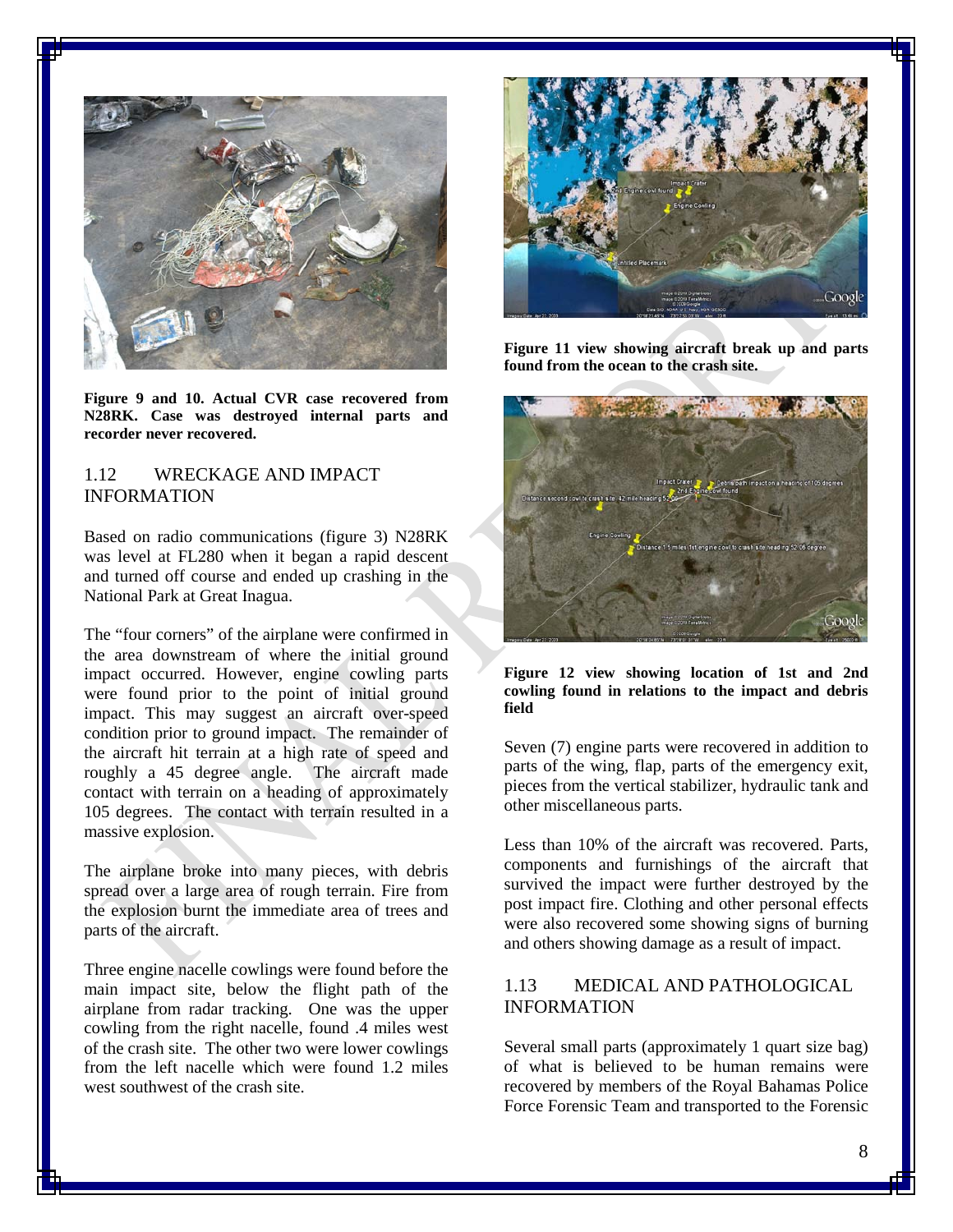Science Laboratory at the Royal Bahamas Police Force for Forensic examination.

Deoxyribonucleic acid (DNA) samples were retrieved from the mother of Mr. Mangels and the son of Mr. Castro to determine relationship to either of the above individuals based on samples found at the crash site.

A major and minor DNA profile was extracted from the samples provided

The probability of relationship to Mr. Castro of the Major DNA profile (provided by his son) could not be excluded. The probability of paternity is 98.88 % when compared to an untested, unrelated random individual of the Caucasian population.

The probability of relationship to Mr. Mangels of the Minor DNA profile (provided by his mother) could not be excluded. The probability of maternity is 99.992% when compared to an untested, unrelated random individual of the Caucasian population (assumes a prior probability of 0.5).

#### *(Forensic report not included as part of this Final Report)*

#### <span id="page-15-0"></span>1.14 FIRE

An explosion occurred when N28RK made contact with the terrain. A post impact fire ensued.

Approximately 5 acres of the national park was destroyed by the fire. Parts of the aircraft including personal effect, aircraft parts and furnishing, seat and seat cushions were also destroyed in the post impact fire.



**Figure 13 show results of fire from explosion and burning that followed.**

#### <span id="page-15-1"></span>1.15 SURVIVAL ASPECTS

The explosion with N28RK making contact with the terrain was witnessed by the United States Coast guard who was in the area at the time conducting a training mission.

The coast guard discontinued its training mission and went to investigate the witnessed explosion. Personnel were lowered to the site where a search was made for survivors.

Due to the intensity of the fire and the need for more fuel, the search was discontinued and the authorities at Great Inagua and Miami ARTCC at Grand Turk were notified.

An aircraft in the area at the time of the accident, also reported observing the explosion.

Due to the force of the impact and the resulting fire; any evidence of body parts was completely destroyed. Based on evidence gathered the survivability of such a crash is impossible.

Additionally, seats, seat belts were destroyed by the post impact fire therefore failure of structures such as seats and seatbelt attachments could not be determined.

#### <span id="page-15-2"></span>1.16 TESTS AND RESEARCH

Aircraft parts recovered were transported to the Air and Sea Salvage facility in Ft. Pierce Florida.

No tests were conducted on the engine parts recovered, however an examination was conducted by GE Aviation, manufacturer of the engine. Dassault / Sud manufacturer or the aircraft also conducted examinations of parts recovered at the facility in Ft Pierce. Report from both manufacturers attached as appendix and will not be discussed here.

*Report from GE Aviation and Dassault Falcon not included as part of this Final Report. They, however are on file with this department and may be made available upon request.*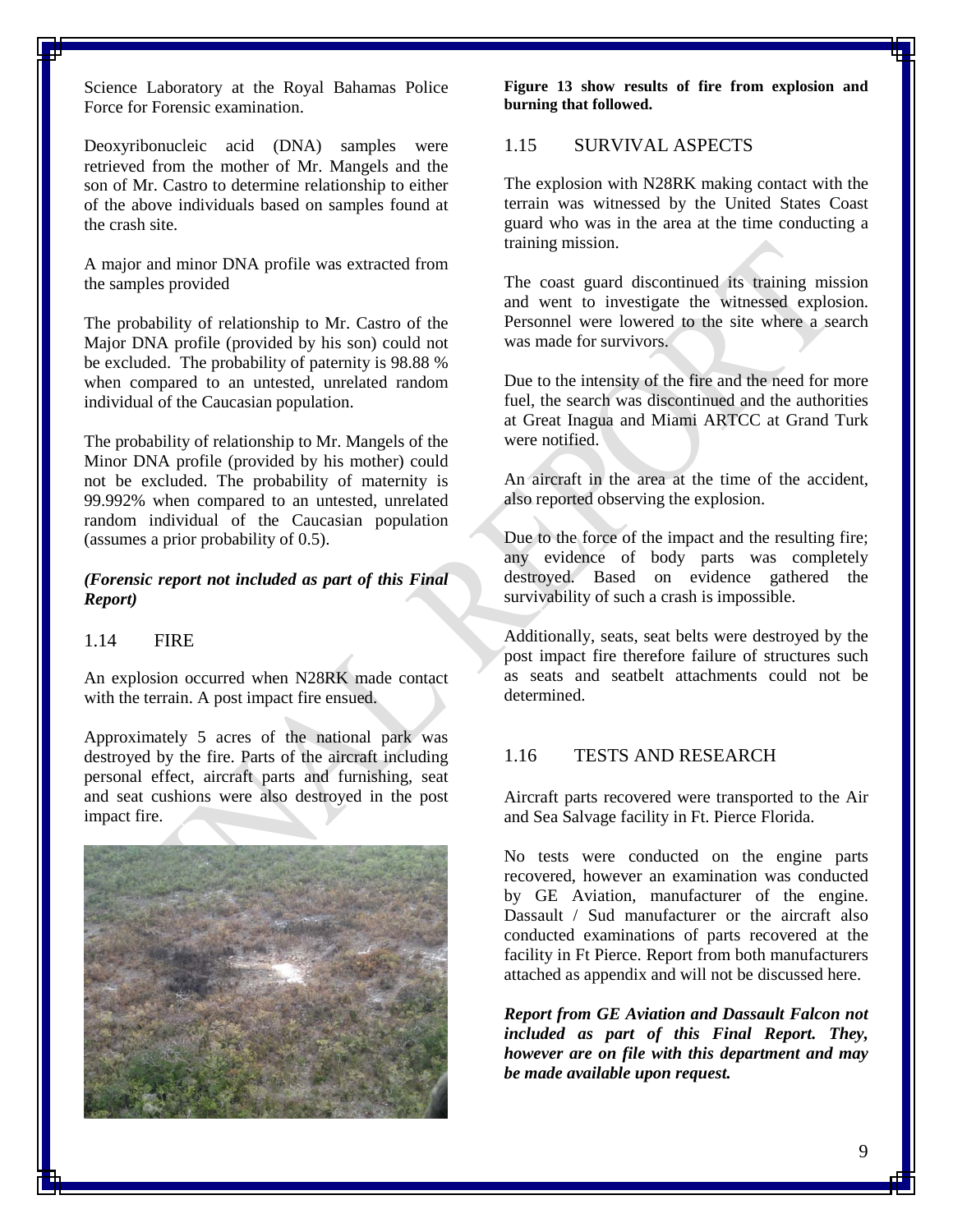#### <span id="page-16-0"></span>1.17 ADDITIONAL INFORMATION

N28RK was owned by Wells Fargo Bank Northwest NA Trustee and operated by Florida Aviation Group Inc, Ft Lauderdale Fl.

Florida Aviation Group is a private company categorized under Aircraft, self-propelled and located in Fort Lauderdale. It was established in 1998 and incorporated in Florida. It employs a staff of 1 to 4.

It also does business as Fl Aviation Group Inc. It is managed by Mr. Estaban Fraga.

According to management at Florida Aviation Group N28RK was recently purchased by an individual in Venezuela. N28RK was delivered to the owner in Aruba in the Netherland Antilles. The new owner required additional equipment in the aircraft so the aircraft was to be returned to Ft Lauderdale for the installation.

The aircraft departed Aruba and made a fuel stop in Santo Domingo. In Santo Domingo, it was reported that the aircraft refueled and had some air put in the tire.

No records were produced to show that either pilot were current or qualified to fly the aircraft N28RK operated by Florida Aviation Group. Repeated requests for such information detailing qualification and currency on the aircraft for both pilots have gone unanswered.

The wallet of Mr. Harold Mangel was found at the crash site. It was turned over to the Royal Bahamas Police Force Inspector in Charge at Great Inagua Police Department.

Additionally, the pilot log book of Mr. Freddie Castro was also found among the wreckage at the crash site at Great Inagua.

#### <span id="page-16-1"></span>**2.0 ANALYSIS**

**Not included in this Final report.**

### <span id="page-16-2"></span>**3.0 CONCLUSIONS**

#### 3.1 PROBABLE CAUSE

The probable cause of this accident has been determined as loss of control.

#### 3.2 CONTRIBUTING FACTORS

#### Undetermined.

Insufficient wreckage of the aircraft were recovered to make a conclusive determination as to the cause of the accident.

## <span id="page-16-3"></span>**4.0 SAFETY RECOMMENDATIONS:**

As a result of this investigation the AAIPU makes no recommendations.

 $1$  UTC - Coordinated Universal Time (UTC) is a time [standard](http://en.wikipedia.org/wiki/Time_standard) based on [International Atomic Time](http://en.wikipedia.org/wiki/International_Atomic_Time) (TAI) with [leap seconds](http://en.wikipedia.org/wiki/Leap_second) added at irregular intervals to compensate for the [Earth's](http://en.wikipedia.org/wiki/Earth) slowing [rotation.](http://en.wikipedia.org/wiki/Earth%27s_rotation) Leap seconds are used to allow UTC to closely track [UT1,](http://en.wikipedia.org/wiki/UT1) which is mean solar time at th[e Royal Observatory, Greenwich.](http://en.wikipedia.org/wiki/Royal_Observatory,_Greenwich)

 $2$  FL280 - A Flight Level (FL) is a standard nominal [altitude](http://en.wikipedia.org/wiki/Altitude) of an [aircraft,](http://en.wikipedia.org/wiki/Aircraft) in hundreds of [feet.](http://en.wikipedia.org/wiki/Foot_(length)) This altitude is calculated from the [International standard](http://en.wikipedia.org/wiki/International_Standard_Atmosphere) pressure datum of 1013.25 [hPa](http://en.wikipedia.org/wiki/Pascal_(unit)) (29.92 [inHg\)](http://en.wikipedia.org/wiki/Inch_of_mercury), the average sea-level pressure, and therefore is not necessarily the same as the aircraft's true altitude either [above mean sea level](http://en.wikipedia.org/wiki/Above_mean_sea_level) or [above ground level.](http://en.wikipedia.org/wiki/Above_ground_level)

 $3$  METAR - METAR is a format for reporting [weather](http://en.wikipedia.org/wiki/Weather) information. A METAR weather report is predominantly used by [pilots](http://en.wikipedia.org/wiki/Aviator) in fulfillment of a part of a pre-flight weather briefing, and by [meteorologists,](http://en.wikipedia.org/wiki/Meteorology) who use aggregated METAR information to assist in [weather](http://en.wikipedia.org/wiki/Weather_forecasting)  [forecasting.](http://en.wikipedia.org/wiki/Weather_forecasting)